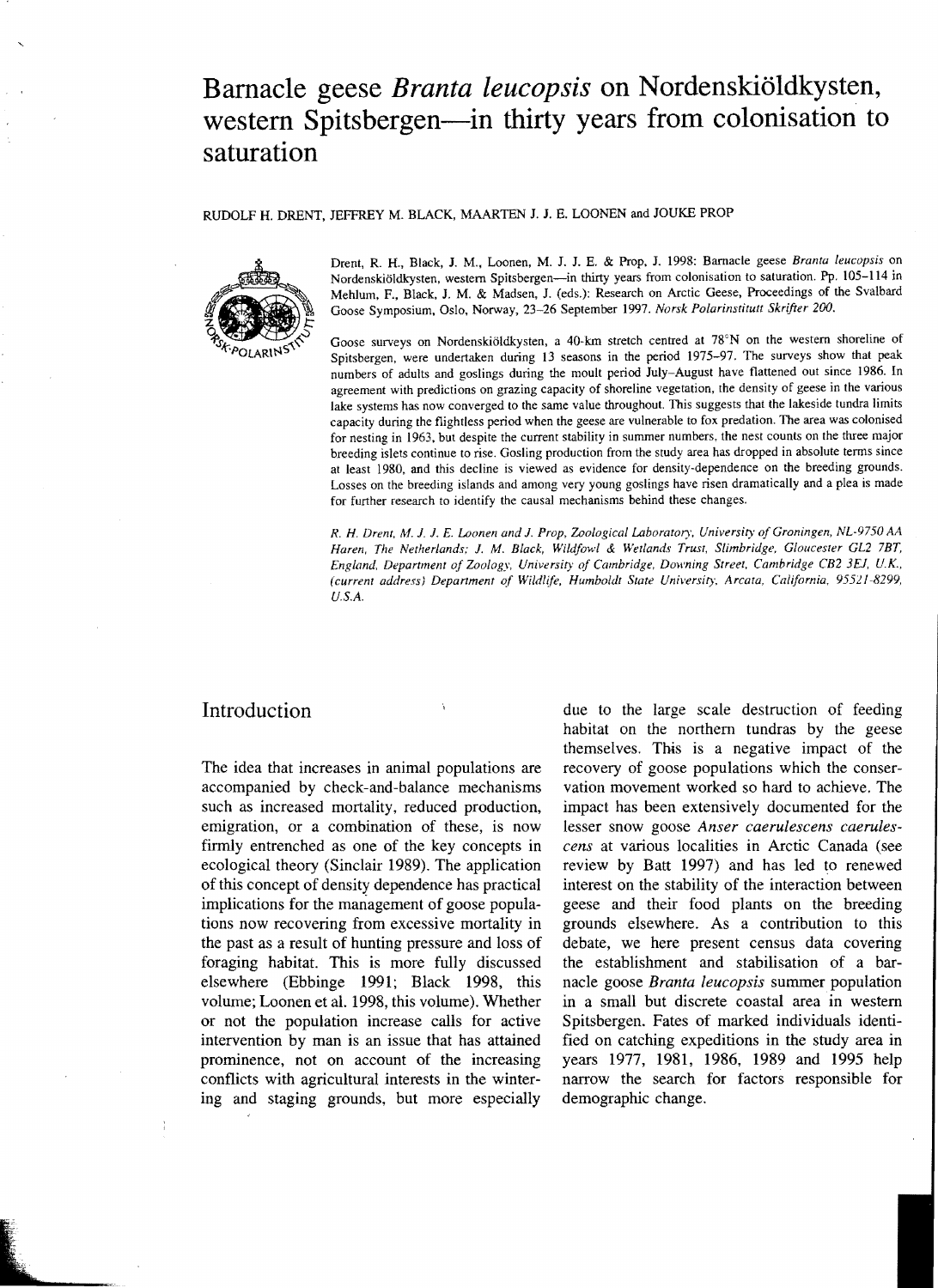

Fig. 1. Map of the Nordenskiöldkysten coastal plain study area bounded on the west by the ocean and to the east by steep mountains. Dispersal pattern of marked parents originating from the three nesting colonies (from Prop et al. 1980) define the counting sectors. Note the diffuse pattern of freshwater ponds and lakes on this tundra area.

#### Study area

The coastal plain extending 40 km from Isfjorden in the north to Bellsund in the south on the western shoreline of Spitsbergen is generally known as Nordenskioldkysten (Fig. 1). Due to relative ease of access, this area is one of the best explored parts of the archipelago. To the north, the Isfjord radio station at Kapp Linné is manned year-round by a small crew, the only locality nowadays permanently inhabited along this coast. In the past, fur trapping was an important activity here, but with the closure of the polar bear hunt between 1970 and 1973 this activity has virtually ceased and the string of huts has since fallen into disrepair. In the early years of the century, mainly between 1908 and 1926, there was a flurry of geological exploration and tentative mining at the foot of Ingeborgfjellet and on one of the Reinius gyane at

the southern end of the area, and several cabins have survived (Hjelle 1993). Over the past twenty years, there has been very little human activity in summer aside from small field parties engaged in geological or biological survey and research and only occasional visits from small vessels (up to 1977 sealers).

The coastal plain is shaped like a triangle,  $2 \text{ km}$ wide towards Isfjorden and widening to 12 km at Bellsund (see Fig. 2). With the exception of a few low knolls generally less than 20 m, the elevation is broken only by old beach ridges which form gentle arcs in the landscape and are intersected by two major river systems, the Orustelva and Ytterdalselva which drain the inner valleys. Snow cover on the tundra falls to 50% by mid-June in early years and is delayed until early July in late seasons. The temperature in summer is rather stable and usually between  $0$  and  $10^{\circ}$ C (July mean at Isfjorden  $4.7^{\circ}$ C). Most precipitation in summer is in the form of drizzle but snow can fall in any month. Heavy overcast is the most prevalent weather condition, and especially in areas away from the direct influence of the fjord entrances, winds in summer are generally light; sea ice often packs along the coastline and in some summers persists well into August, impeding small boat traffic.

Foraging geese are mainly found in two habitats: the moss meadows encircling the lakes, and the fjellmark vegetation covering the higher elevations (see Prop & de Vries 1993). Moss meadows are usually restricted to narrow zones less than 5 m wide around the water bodies, though vaster meadows occur locally (for example around Holmungen, Oddvatna, Flosjøen and Eungane). Main food plants for the geese in the moss carpets are graminoids *(Dupontia* spp., *Poa* spp., *Festuca*  spp., and *Carex subspathacea* on brackish sites), The fjellmark consists of a wide variety of soils and geological formations and is characterised by a low cover of plants. The fjellmark appears bare when viewed at a distance, but the old beach ridges in particular are colonised by lichens, providing sites vital for the geese where they feed on herbs *(Saxifraga* spp., *Draba* spp., *Cerastium* spp.) as well as on the buds of *Salix polaris* and the aboveground portions of horsetails *Equisetum* spp.

Two of the colony islands (Diabasøya and Reiniusøyane) were formerly linked to the mainland by a narrow ridge or spit, but around the 1940s this connection has been worn away by sea and ice action. However, these islands are still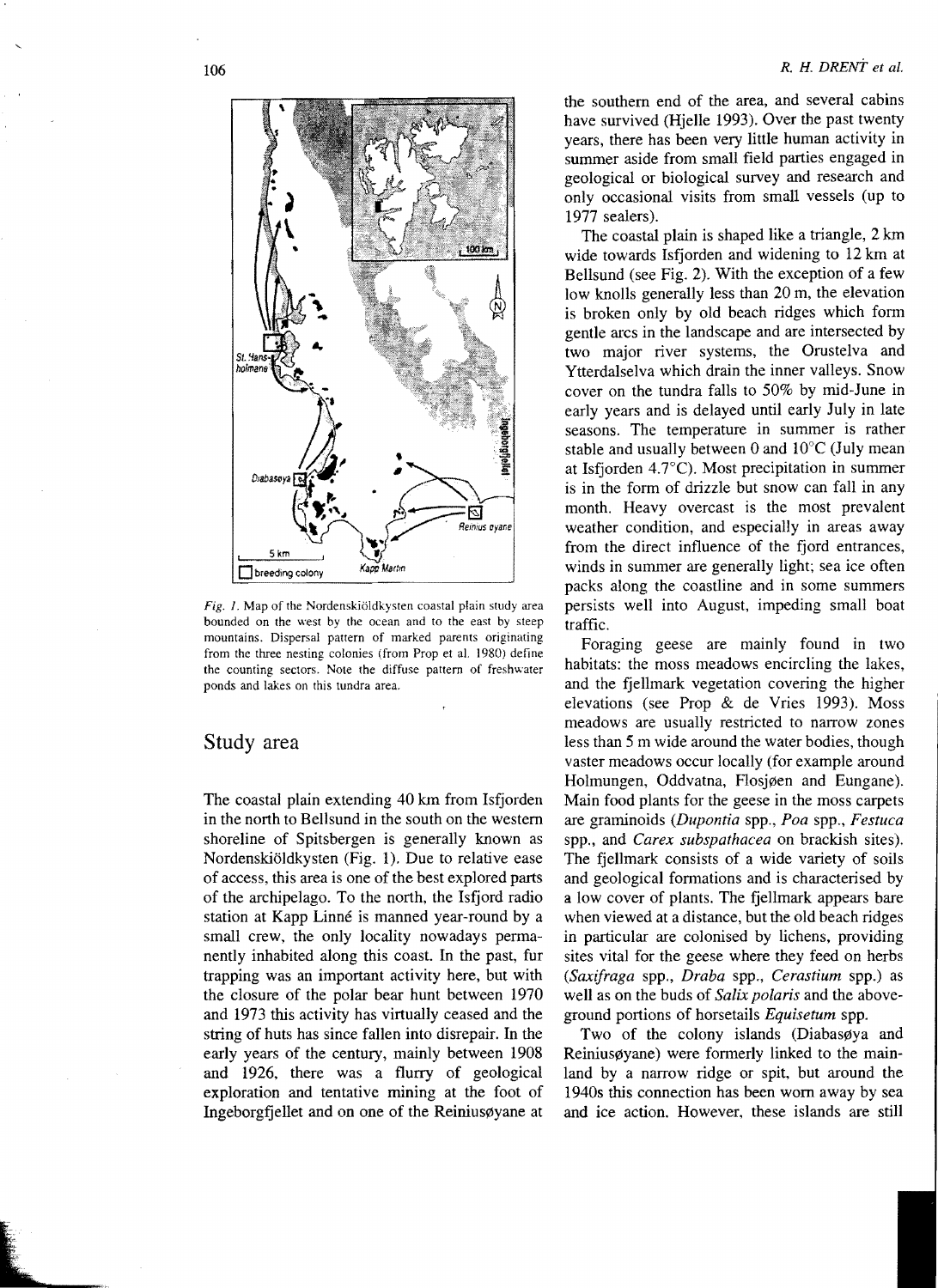

Fig. 2. Aerial view of the Nordenski61dkysten looking north with lsfjorden in the background. The colony site Diabas is in the foreground. The many lakes along the coastline can be seen as well as the old beach ridges further back, an important foraging habitat for the geese (Photo: Norsk Polarinstitutt. no. *S361*  1934).

covered by original tundra vegetation which provides foraging opportunities for some of the nesting geese. The other colony islands further north along the coast consist largely"of barren rock with hardly any vegetation. Nesting common eiders *Somateria mollissima* as well as several nesting pairs of glaucous gulls *Larus hyperboreus* are found on all of the islands.

# History of the barnacle gopse on Nordenskiöldkysten

Løvenskiold (1964) reviews the early records and relates that before 1964 there was no proof of nesting on Nordenskiöldkysten. The oldest nesting colony established on this coast was first reported in 1964 when several barnacle goose families were observed close to St. Hansholmane. Breeding at Diabas was confirmed in 1968 when three nests were reported. Prestrud et al. (1989) presume that nesting at Reiniusøyane commenced at about the same time as well (1965), but the first documented count is from 1975 (Ebbinge & Ebbinge-Dallmeijer 1976). An early foot survey in June/July of 1964 attests to the fact that no barnacle geese had yet colonised on Nordenskioldkysten (Norderhaug et al. 1965). More recently, a few pairs have nested on rocks off Batodden (from 1975 on) and since 1996 several pairs have nested near the buildings

of the Isfjord radio station and hatched their eggs successfully, surrounded by the many eider ducks that have nested in the vicinity since at least the 1950s. Norderhaug (1970) observed that island nesting was a relatively late development in the archipelago. In the 1950s and 1960s more birds were found on the offshore islands than on the traditionally used hillside sites further into the fjords.

# Survey methods

The goose survey was conducted during the moult when adults and goslings are flightless. During this time the geese concentrate around the tundra pools where the grassy margins provide favoured feeding. The geese can retreat to the lakes themselves when danger threatens, such as approach by fox or humans. The preferred survey method was to traverse the coast on foot, walking the beaches and creeping up to view the lakes under the cover of driftwood, rocky outcrops or old beach ridges. Our intention was to register the number of adults and goslings associated with each lake, without disturbing the feeding flocks and this avoiding shifts to other sites, or causing the flocks to rush into the sea. The large interior lakes Stabbvatna and Holmungen required some ingenuity in completing the counts without causing wholesale shifts of the geese, and the judicious use of a  $45 \times$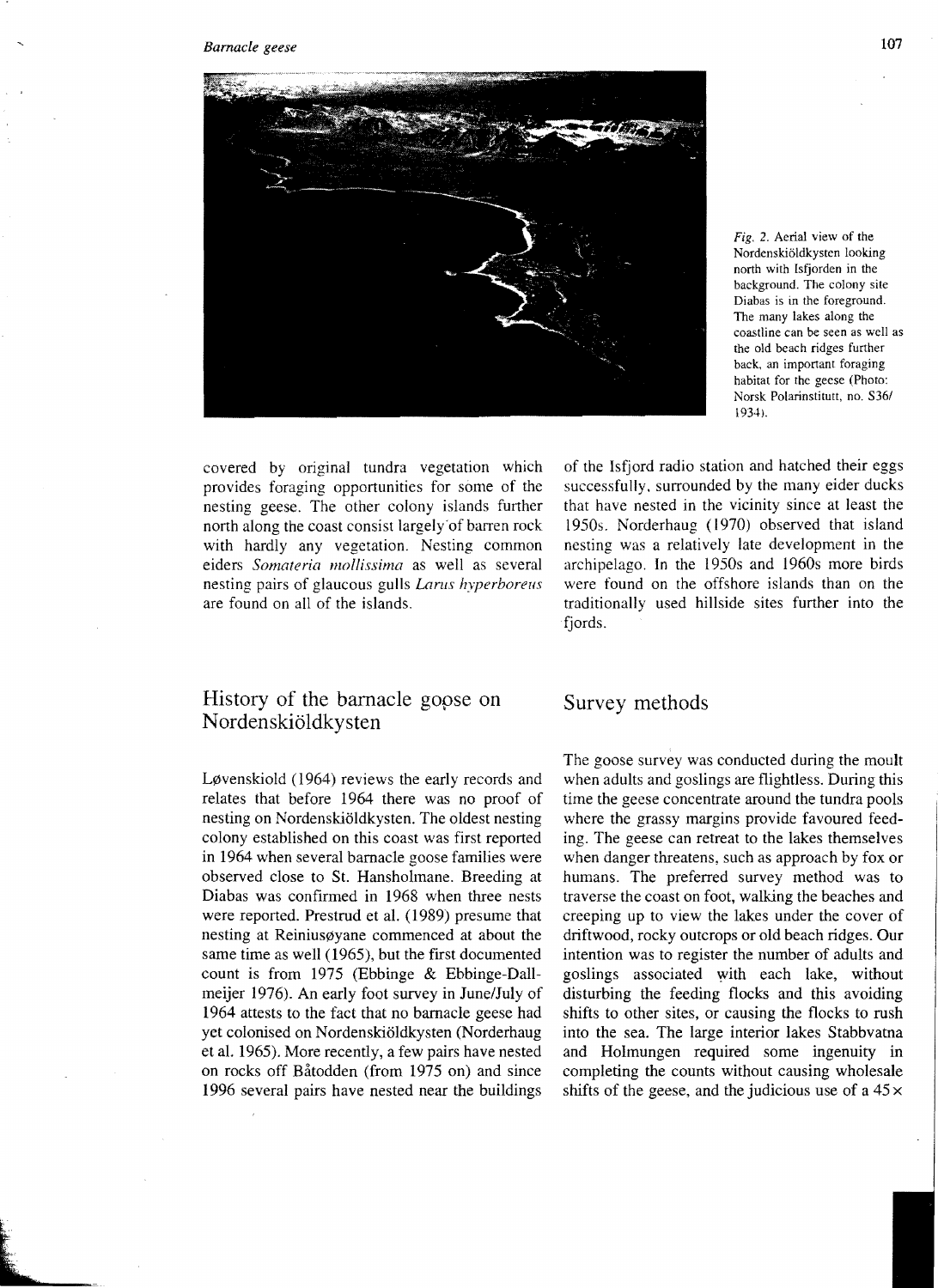telescope was essential. In most years the lakes were counted twice. The area near Kapp Martin was counted more frequently as the lakes Hustjørna and Fjørungen could be counted from the hut known as Gåsebu, which was erected in 1978 and also served as the cache for our expedition supplies. Typically, the counts were made by one by two observers working together, and the timing of the counts was subject to weather conditions as persistent fog could be a problem at that time of year. Counts during the moult are available from 1975, 1977-1979, 1980, 1981, 1986, 1989-1991, 1993, 1995, and 1997 (see Acknowledgements).

Working from portable hides in the intensive study period 1977-1981, observers carnped in the area for four months each season, May through August. An effort was devoted to tracing the movements of parents with their goslings as they dispersed over the tundra lakes from the nesting colonies. The parents were individually marked with coded leg rings and recognisable at distances up to 300 m. The pattern of dispersal detected at that time (Prop et al. 1980, 1984) was assumed to hold throughout the survey period and will be used to assign goslings and parents to their respective colonies (Fig. 1).

After nesting colonies in the area were discovered in the late 1960s, the Ebbinges carried out a survey by boat along the coast. They counted all nests in 1975 (Ebbinge & Ebbinge-Dallmeijer 1976) in combination with Dittami, and helpers also engaged in goose work that season (Dittami et al. 1977, 1979). The rocky offshore islets identified as nesting areas in 1975 are still in use. and nest-count surveys by boat covered all sites in 1977, 1979-1981, 1986 and 1995, thus spanning a twenty-year period. Nest counts were performed post-hatch by traversing the island in a line abreast (generally not more than 5 m between observers) when nests could be distinguished from eider nests by examining egg shells and down.

After the bulk of the geese had departed, intensive work was carried out at the Diabas colony to provide a check on the effectiveness of a single nest estimate of the breeding population. From continuous observations from a tower on the mainland tundra opposite the island, the number of nests initiated was known exactly and could be compared to the total nests counted during inventory visits to the island later in the season. Although a substantial proportion of nests abandoned at an early stage were in fact missed during the island inventories, the overall recording

covered on average 90% of all nests known to have been initiated. The effectiveness of the island survey varied somewhat from year to year depending on the numbers of pairs that had abandoned their nests early and on weather conditions that season. Counts on the island in relation to the total nest count from the continuous tower watches resulted in recovery of  $91\%$  (1979), 92.5% (1980) and 85% (1981 the year with a high rate of abandonment) of the total nests initiated that season. It can be concluded that a single nest inventory undertaken by experienced observers late in the season is unlikely to underestimate the number of nests initiated that season by more than 10%.

An important data source on composition and local distribution of the barnacle goose population resulted from catching expeditions to the Nordenskioldkysten when moulting concentrations were rounded up for ringing. These expeditions involved seven or more observers and took place in 1977 (Owen et al. 1978), 1981, 1986, 1989 and 1995. Some catches were also executed on the wintering grounds in Scotland, where in most seasons an intensive programme on ring-reading on the marked individuals was carried through.

# Results

The number of adult barnacle geese moulting on Nordenskiöldkysten has grown steadily over the past twenty yeats. but there is a suggestion that a plateau value is being approached as a quadratic fit is statistically a better fit than the linear fit (see the semi-logarithmic plot of Fig. 3 where a linear fit



Fig. 3. Increase in numbers of barnacle geese counted along Nordenskioldkysten during the moult, semi-logarithmic plot (ceiling value calculated by logistic growth approximation).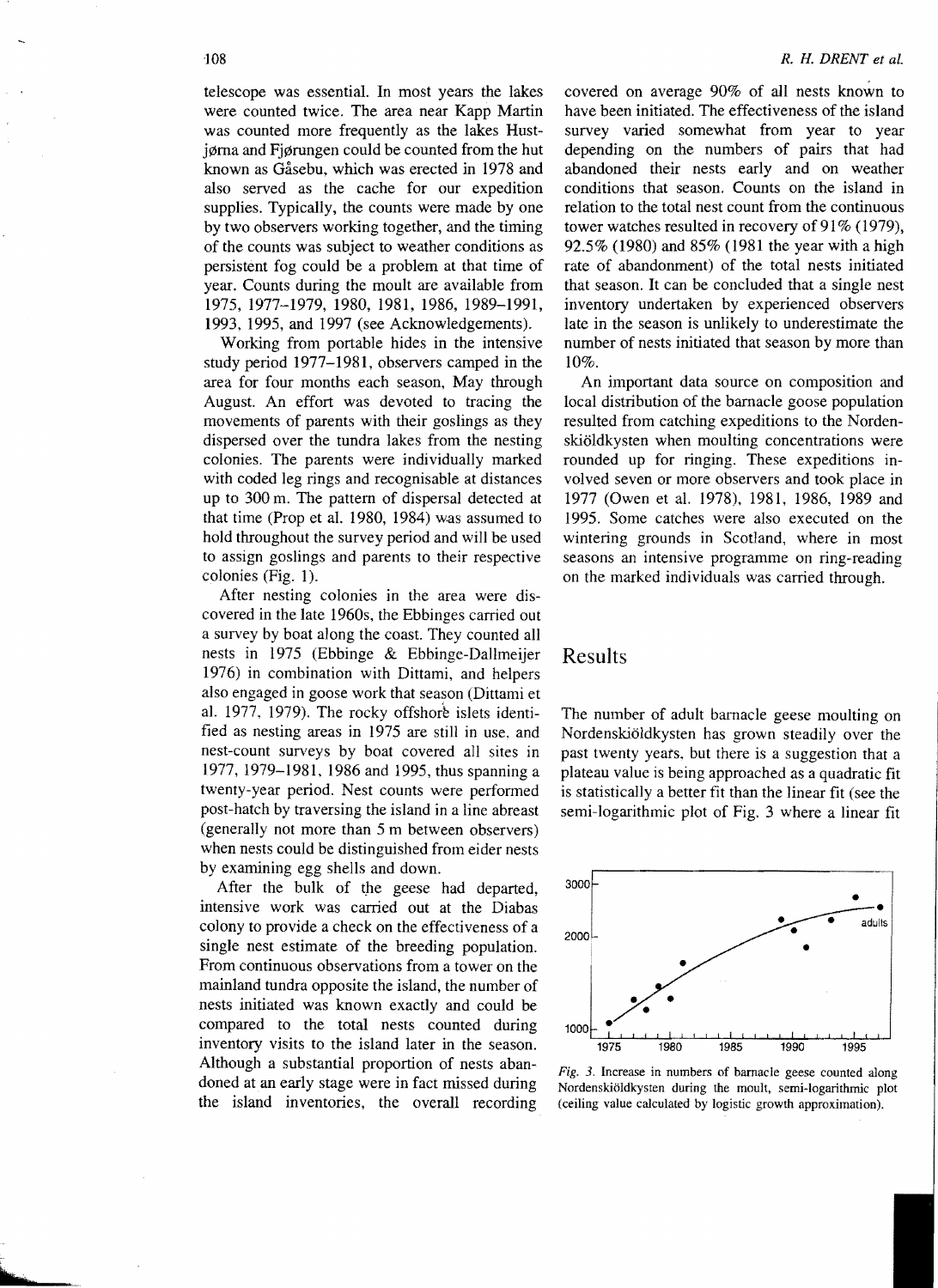

Fig. 4. Totals of adult and gosling barnacle geese (A) counted during moult per sector assigned to each colony according to Fig. I. Note the plateau since 1986. (B) shows densities (geese per hectare suitable moss vegetation as ascertained by Prop et al. 1984) for selected tundra lake configurations (C) where broods congregate during moult indicate constant use throughout the period. See text for recruitment to new areas. Stars in panel $_{4}A$  indicate catching expeditions.

would imply a constant rate of increase). Since we know the point of origin of the local population (here taken as  $1964 = 0$ ), a logistic growth curve fitted to the data would predict an asymptote at 2600-2800 adults. If this eventual ceiling limit is related to feeding conditions. it would perhaps be useful to consider all geese (adults and half-grown goslings, for example :those surviving at least through early August, together). These data are shown in Fig. 4 and again the total goose count is very suggestive of a plateau value. We will return to this point in the discussion, as Prop et al. (1984) had previously recorded a prediction for the eventual capacity of the study area, extrapolating from the subunits thought by the early 1980s to be saturated. When the totals, adults and goslings together, are shown separately for the three colony tundra sectors (Fig. 4), it will be seen that nowhere

have the counts of 1986 been exceeded in the six census years thereafter.

The number of goslings produced within Nordenskioldkysten shows a steady absolute decline from 1980 onwards (Fig. 5A). In contrast, the number of nests in the colonies as determined from nest counts on the islands after hatch has increased during the same period (Fig. 5B). As shown by the breakdown in Fig. 5A, this decline has been noted in the tundra sectors associated with each of the three colony locations. The Reinius colony has contributed about 30% of all goslings counted on the moulting grounds throughout the period. It is not possible to trace events further back than 1975, the first complete tundra count (Ebbinge & Ebbinge-Dallmeijer 1977). In 1977 an intensive survey coincided with a failed season; less than 20 goslings were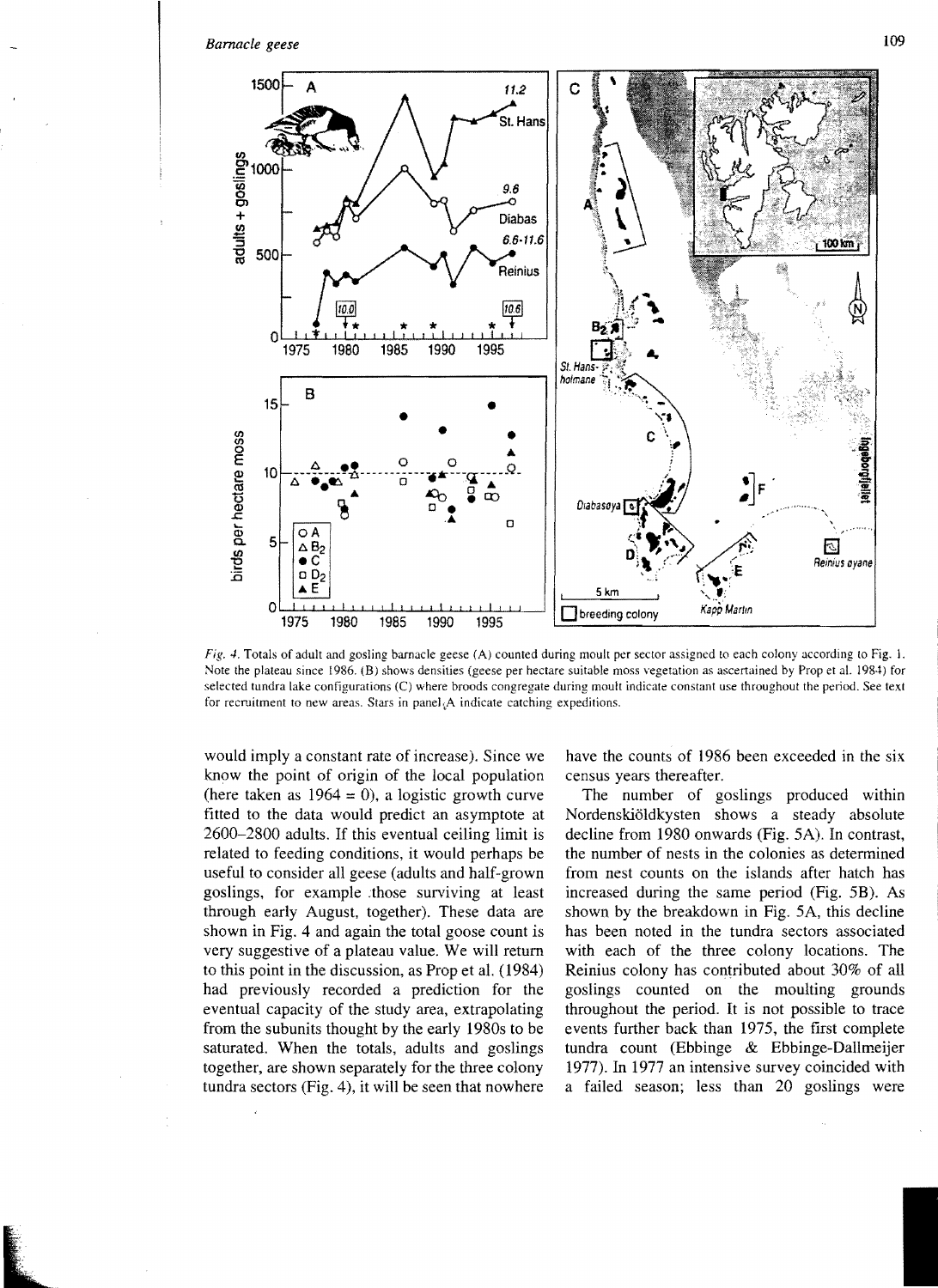

Fig. 5. Gosling production (A) and nest counts (8) for Nordenskiöldkysten barnacle geese. It will be noted that the Diabas colony was counted in more years Ihan the others.

produced from a minimum of 177 nests (see Owen et al. 1978). The years 1979 and 1981 were also seasons of late snowmelt and low production (Prop et al. 1984) and are therefore not representative for reproductive potential at that demographic stage.

Fig. 6 shows the declining productivity in another way. From the catches in 1977 and 1981, at the start of the period, 1986 and 1989 roughly midway and in 1995 towards the end, the composition of the adult population is known. As can be seen, the proportion of yearlings in the catch declined sharply from approximately onethird in 1977 and 1981 (computed on the basis of full-grown geese caught) to a mere 2% in 1995 (see Fig. 6). From these data the number of goslings per adult female on Nordenskioldkysten can be computed by taking the catch data as representative for the age distribution along the coast, subtracting the presumed number of yearlings from the total count of 'adults', and then dividing by two to obtain the female contingent two years or older; sex ratio in the adult catch was in fact close to equality. These computations indicate that 75% of the paired adults were associated with young in the tundra stage in 1980, but only 16% by 1995. Average production (young per nesting attempt surviving to wellgrown tundra stage) also dropped steeply (see Fig. 6). The sharp decline in productivity since 1980 is also evident in the winter data from Caerlaverock. where brood size was determined for marked females of 2+ years old in large samples (also included in the figure). Paradoxically. an ever increasing adult goose population is producing fewer and fewer goslings.



Gosling survival to the wintering grounds in

determined from catches of flightless geese and show declining yearling segment Fig. 6. Decline in productivity (goslings per female 2 years or older) of Nordenskiöldkysten 1232 pairs barnacle geese determined<br>during moult, compared with the same statistic upon arrival in Scotland (below) for the Svalbard population as a whole (from Black, Pettifor & Owen unpubL). The pie diagrams present composition of the fullgrown population at Nordenskiold kysten as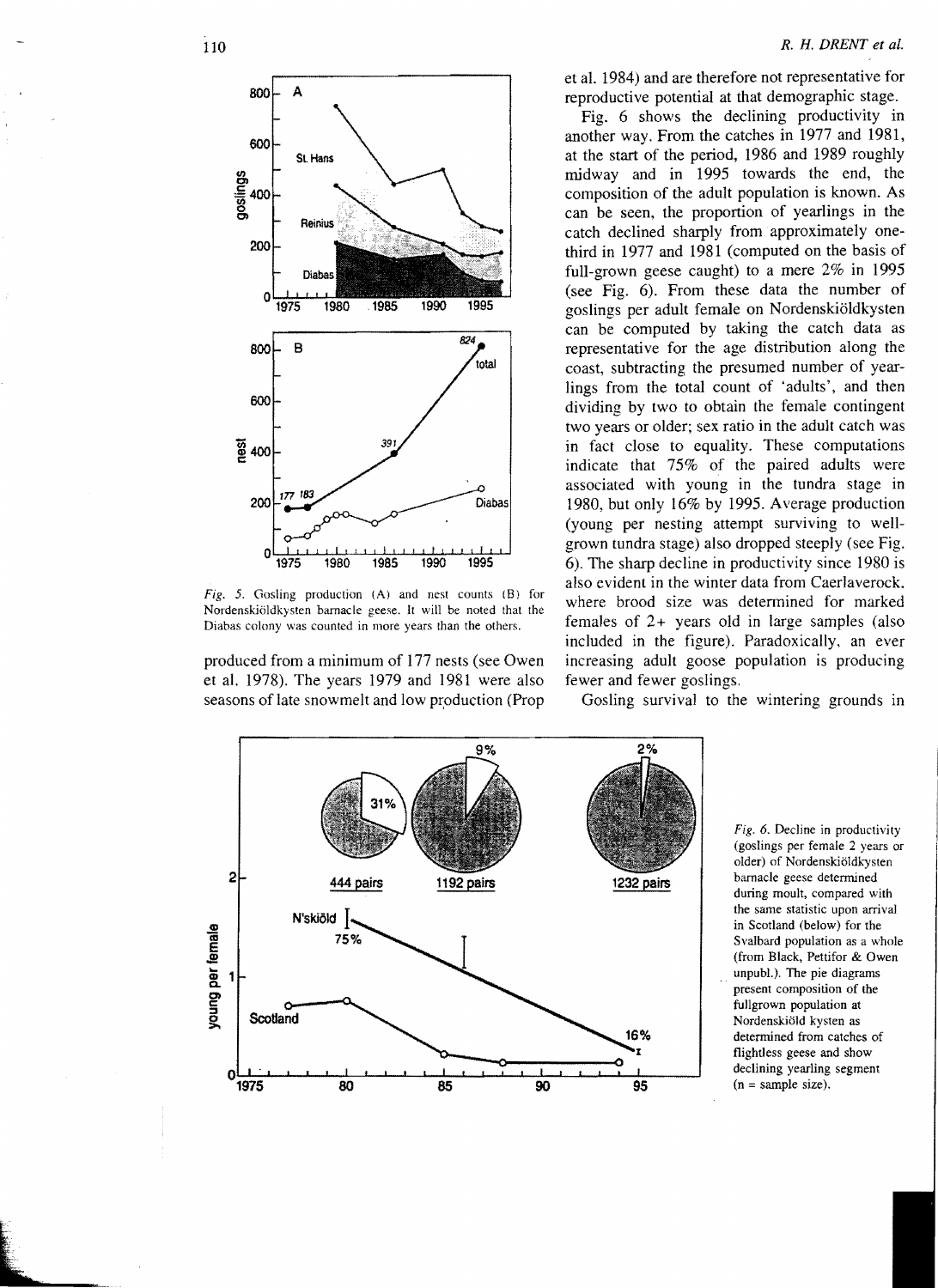Survey Surviving Percentage years survival survival survival survival source 1977 1978/1981 1984\* 1986 1989 1995 *37/46 300/378*  1721195 *198/328*  35160 66/82 = 80.4%  $= 79.4%$  $= 88.2%$  $=60.4%$  $= 58.3%$  $= 80.5%$ (Owen & Black 1989, revised) (Prop et aI. 1984) (Owen & Black 1989, revised) (Owen & Black 1989, revised) WWT files WWT files

*Table* 1. Survival of barnacle goose *Branta leucopsis* goslings from the breeding areas in Svalbard to the wintering grounds in Britain.

\* not ringed on Nordenskiold kysten.

Caerlaverock, Scotland, from age 4-6 months can be computed for the catch years where the figures give the percentage of juveniles individually marked on the breeding grounds and subsequently identified on the wintering grounds (Caerlaverock) (Table 1). Similarly in the seasons of intensive observation (1978 through 1981), family sizes of marked parents were ascertained close to departure from Spitsbergen (adults and goslings surviving through early August) as well as later at Caerlaverock.

# Discussion

Events at Nordenskiöldkysten reflect on a small scale the demographic transition that has overtaken the Svalbard population of the barnacle goose. The decline in gosling production deserves the appellation catastrophic, as the sharp fall in goslings per adult female is almost 90% over the study period. Owen (1984) presented data on the number of juvenile barnacle geese reaching the



Fig. 7. Density effects in breeding output of the barnacle goose at the Laus Holmar site (Gotland, Sweden, colonised 1971) studied since 1981 by Larsson & Forslund (1994). The production of fledging geese (absolute numbers) peaks at intermediate colony size (upper curve) retlecting a steady decline in output of tledglings per successful pair (middle curve) and the overriding effect of the sharp fall in proportion of pairs laying eggs that fledge at least one gosling (lower curve). Assembled from Larsson & Forslund (1994).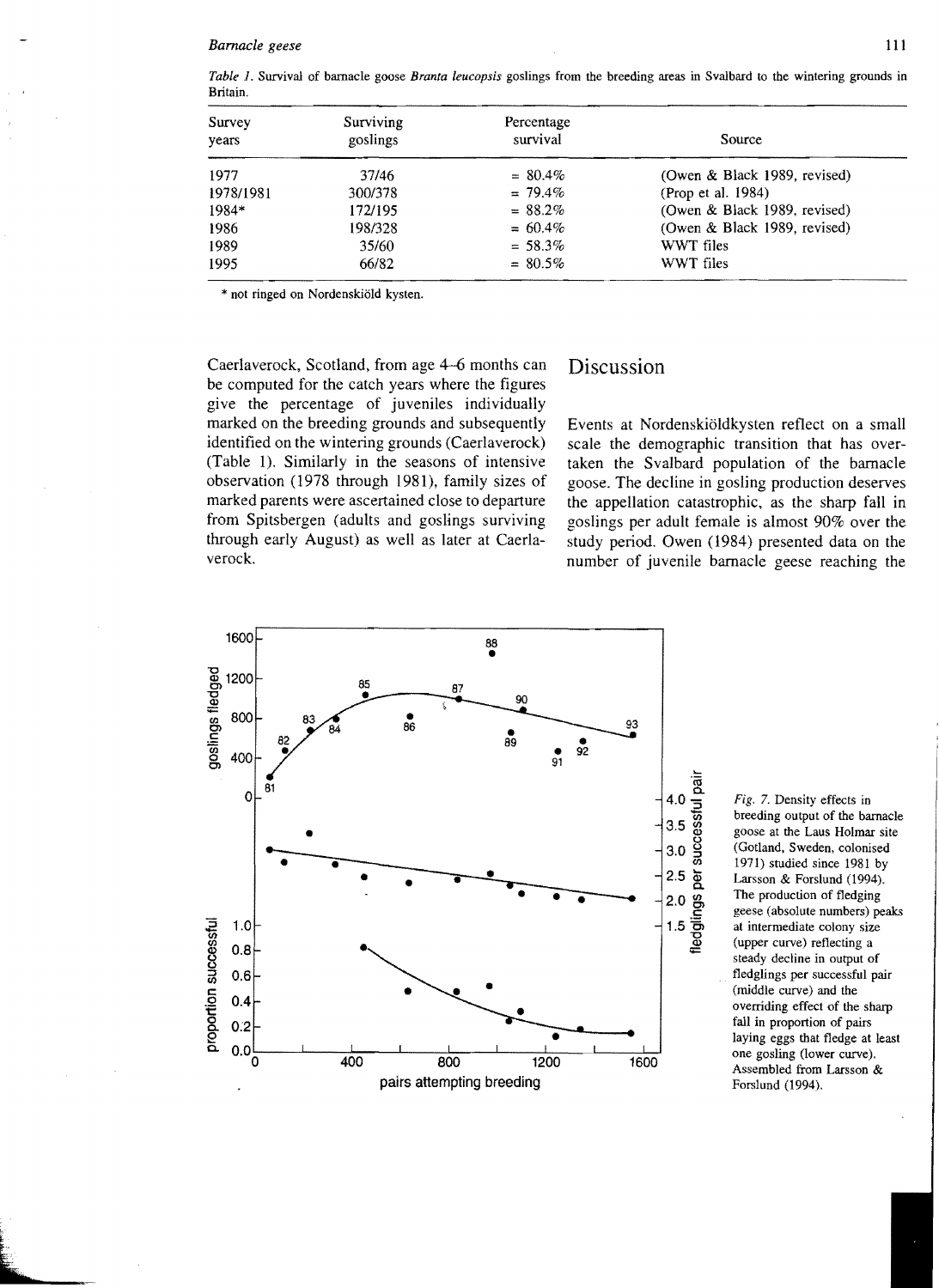*Table* 2. Shoot density of food plants on vegetation transects near Kapp Martin sampled over an interval of approximately ten years. Data refer to mean density of shoots in plots of 400 cm<sup>2</sup> (sample size indicated) as determined in earlier year (First, 1978 or 1980 as shown) and later (either 1988 or 1989).

| Plant species       |                  | Mean density |           |                      |                    |
|---------------------|------------------|--------------|-----------|----------------------|--------------------|
|                     | Locality*, years | first yrs    | later yrs | Sample<br>size $(n)$ | <b>F</b> statistic |
| Dupontia fisheri    | V, 1980 and 1989 | 45.5         | 40.9      | 25                   | $F(1,48) = 0.97$   |
| Dupontia fisheri    | F, 1978 and 1988 | 52.4         | 49.2      | 32                   | $F(1,62) = 0.06$   |
| <i>Festuca</i> spp. | F, 1978 and 1988 | 106.9        | 109.8     | 23                   | $F(1,44) = 0.03$   |
| Carex subspathacea  | V, 1980 and 1989 | 203.2        | 216.9     | 28                   | $F(1,54) = 1.10$   |

 $*V = Vinkelvatnet, F = Fjörungen.$ 

supported by the observation of large numbers of geese in the area as soon as they have regained flight capability. A small lake west of the mouth of Ytterdalselva has been in use since 1993 and may hold up to 115 birds (vegetated area not measured). To the north of our sector A, geese have also started to nest in small numbers: During the moult in 1997, 16 adult geese and 16 goslings were observed at the margins of Linnévatnet, which commutes with the bay at Russekeila. Along the margins of the study area, there may thus be potential for slight enlargement of the summer capacity, but the prediction for the sectors A through F based on the counts for 1977-1981 was a total moult population of 2800 geese (excluding Eungane), and this value has been attained in both recent census years (2869 in 1995, 2600 in 1997).

How the local plant production $\frac{1}{2}$  in interaction with predation pressure sets this limit can only be determined by detailed future study, but we can at this stage already exclude the possibility of competition with other goose species. The pinkfooted goose *Anser brachyrhynchus* breeds and summers in much smaller numbers on Nordenskioldkysten and the most recent count (1997) executed under favourable conditions did not reveal more than 180 individuals utilising the same feeding areas alongside the barnacle geese. A quantitatively important competitive exclusion, as hinted for East Greenland by Madsen & Mortensen (1987), where the same two species are involved seems therefore unlikely in our case.

The constancy of goose grazing pressures argues against deleterious impacts of goose grazing on the vegetation when viewed over a twenty-year period on individual lake margins. This is particularly true in the brood-raising phase when the geese flocks are highly concentrated.

Vegetation data, collected at an interval of a decade from transects at sites intensively grazed by barnacle geese, showed no change in density of the main food plants (Table 2). In both *Dupontia*  transects, however, the moss carpet had been damaged locally (10% of the plots) by geese extracting tufts of moss in search of basal stems of their food plants. Clearly, monitoring of the vegetation will have to continue, and we hope to sample other transects from the early years in order to extend the sample.

Acknowledgements. - Observers contributing to the surveys in 1977. 1978. 1979. 1980 and 1981 are listed in Owen et aI. (1978) and Prop et al. (1984); counts in 1986 were co-ordinated by J. M. Black. and undertaken by R. Drent in 1989. 1991, 1993, 1995 and 1997 (with the help of M. J. J. E. Loonen and V. Kalyakin in 1989 and of H. Drent in 1993, 1995 and 1997). Data from 1990 were supplied by 1. Pokrovskaya. The unstinting logistic assistance by the Norsk Polarinstitutt and the Sysselmannen pa Svalbard throughout has been a major incentive to continue the project, and we wish to mention specifically the help of F. Mehlum, P. Prestrud and the late K. Bratlien. The hospitality of the station personnel at Isfjord Radio has assumed legendary proportions as we look fondly back on all the help we have enjoyed since 1975. We acknowledge financial assistance from Groningen University and the Pieter Langenhuys Fonds.

# References

- Batt, B. D. 1. (ed.) 1997: Arctic ecosystems in peril: report of the Arctic Goose Habitat Working Group. Arctic Joint Venture Special Publication, U.S. Fish & Wildlife Service, Washington, D.C. and Canadian Wildlife Service, Ottawa, Ontario, pp. 1-120.
- Black, J. M. 1998: Movement of barnacle geese between colonies in Svalbard and the colonisation process. Pp. 115-127 in Mehlum, F., Black, J. M. & Madsen, 1. (eds.):